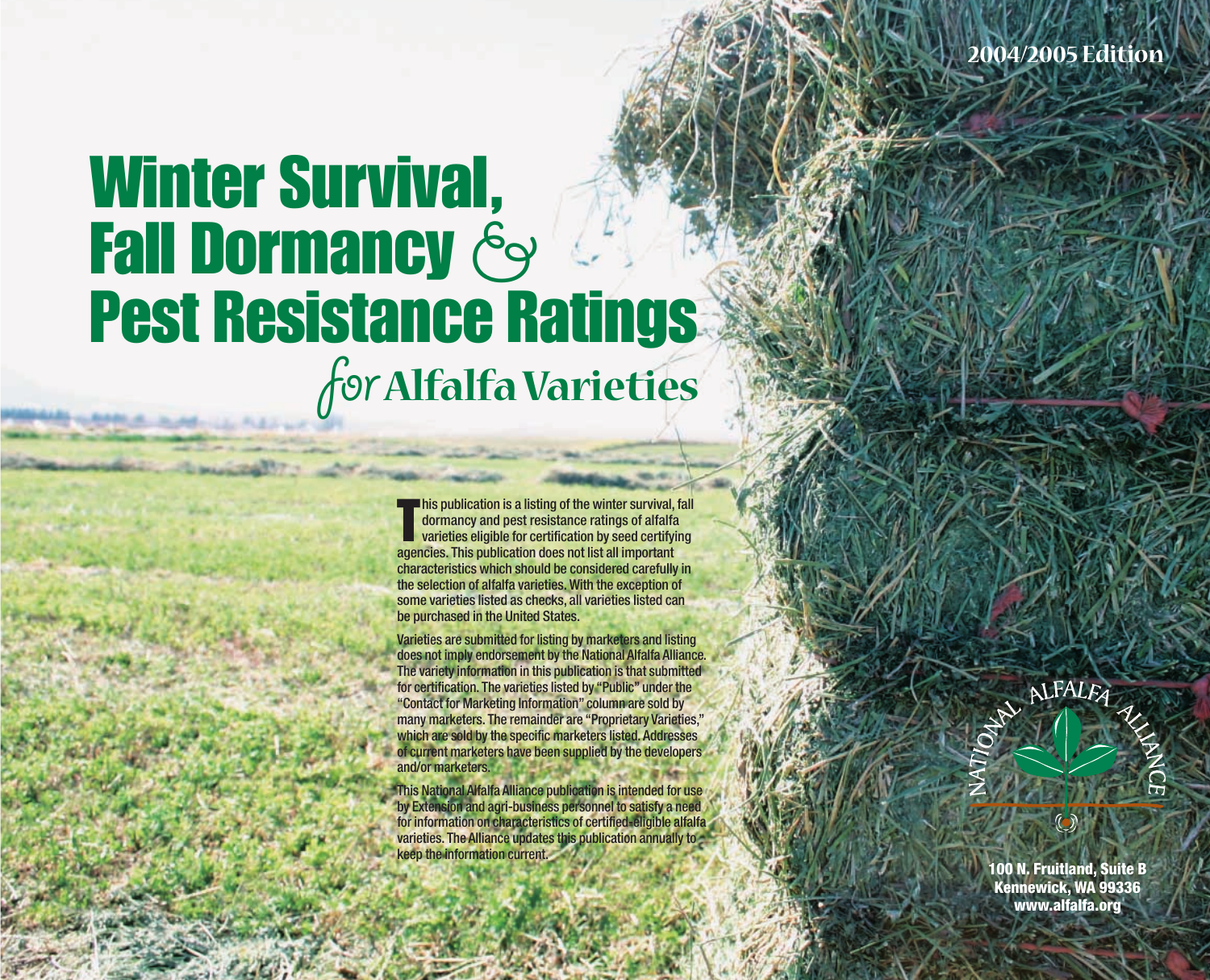# Winter Survival, **Fall Dormancy &** Pest Resistance Ratings for**Alfalfa Varieties 2004/2005 Edition**

| <b>Resistance Ratings</b>    |                                   |                                     |                              |                |
|------------------------------|-----------------------------------|-------------------------------------|------------------------------|----------------|
| % Resistant<br><b>Plants</b> | <b>Resistance</b><br><b>Class</b> | <b>Class</b><br><b>Abbreviation</b> |                              |                |
| $0 - 5%$                     | Susceptible                       | S                                   |                              |                |
| $6 - 14%$                    | Low Resistance                    | LR                                  | <b>Fall Dormancy Ratings</b> |                |
| 15-30%                       | <b>Moderate Resistance</b>        | <b>MR</b>                           | <b>Check Variety</b>         | <b>Rating</b>  |
| 31-50%                       | Resistance                        | R                                   | <b>Maverick</b>              |                |
| $>50\%$                      | <b>High Resistance</b>            | <b>HR</b>                           | Vernal                       | $\overline{2}$ |
|                              | <b>Winter Survival Ratings</b>    |                                     | 5246                         | 3              |
|                              |                                   |                                     | Legend                       | 4              |
| <b>Category</b>              | <b>Check Variety</b>              | <b>Score</b>                        | Archer                       | 5              |
| <b>Superior</b>              | ZG 9830                           |                                     | <b>ABI 700</b>               | 6              |
| <b>Verv Good</b>             | 5262                              | $\overline{2}$                      | Dona Ana                     | $\overline{7}$ |
| Good                         | <b>WL325HQ</b>                    | 3                                   | Pierce                       | 8              |
| Moderate                     | $G-2852$                          | 4                                   | <b>CUF101</b>                | 9              |
| Low                          | Archer                            | 5                                   | <b>UC-1887</b>               | 10             |
| Non Winterhardy              | <b>Cuf 101</b>                    | 6                                   | UC-1465                      | 11             |

**Information obtained from the Association of Official Seed Certifying Agencies (AOSCA), and the National Alfalfa Variety Review Board (NAVRB) Report. Blank spaces indicate variety is susceptible or has not been adequately tested.**

|                                    |                                   |                |                 |                |                   |                |              |                      |                         |                      |                    |                |                |                    |                      | - Southern Root Knot Menatole | = Northern Root Krot Nematoge |                | egleson duga de samuno .   |  |
|------------------------------------|-----------------------------------|----------------|-----------------|----------------|-------------------|----------------|--------------|----------------------|-------------------------|----------------------|--------------------|----------------|----------------|--------------------|----------------------|-------------------------------|-------------------------------|----------------|----------------------------|--|
|                                    |                                   |                |                 |                |                   |                |              |                      | : Phrophitiona Root Rot | Sportegy Matta Apira |                    |                |                |                    | - Aphanomyces Race 2 |                               |                               |                | = Mult:Foiloate Expression |  |
|                                    |                                   |                | Winter Survival |                | Verticillium Wilf |                |              | - Anthrachose Race 1 |                         |                      | Blue Alfalfa Aphig |                | Stem Nematode  | Aphanonyces Race 1 |                      |                               | Polato Leafflopper            |                |                            |  |
|                                    |                                   | Fall Domancy   |                 | Bacterial Will |                   | Fusarium Willy |              |                      |                         |                      |                    |                |                |                    |                      |                               |                               |                |                            |  |
|                                    |                                   |                |                 |                |                   |                |              |                      |                         | Pea <sub>Aphid</sub> |                    |                |                |                    |                      |                               |                               |                |                            |  |
|                                    | <b>Contact for</b>                | $\frac{1}{2}$  | $\eta$          | $\prime$       | $\frac{1}{2}$     | $\frac{1}{2}$  | $\prime$     | $\prime$             | $\prime$                | $\prime$             | $\frac{1}{2}$      | $\prime\prime$ | $\frac{1}{2}$  | $\prime\prime$     | $\prime$             | $\prime$                      | $\frac{1}{2}$                 | $\prime\prime$ | $\frac{1}{2}$              |  |
| <b>Variety</b>                     | <b>Marketing Information</b>      | <b>FD</b>      | <b>WS</b>       | <b>Bw</b>      | <b>Vw</b>         | <b>Fw</b>      | An           | <b>PRR</b>           | <b>SAA</b>              | <b>PA</b>            | <b>BAA</b>         | <b>SN</b>      | <b>APH1</b>    | <b>APH2</b>        | <b>SRKN</b>          | <b>NRKN</b>                   | <b>PL</b>                     | <b>MLE</b>     | <b>GT</b>                  |  |
|                                    |                                   |                |                 |                |                   |                |              |                      |                         |                      |                    |                |                |                    |                      |                               |                               |                |                            |  |
| 6200HT                             | Garst Seed Co.                    | $\overline{2}$ |                 | <b>HR</b>      | HR                | HR             | HR           | HR                   |                         | HR                   |                    | <b>MR</b>      | <b>HR</b>      | $\overline{R}$     |                      |                               |                               |                |                            |  |
| Agate                              | Public                            | $\overline{2}$ |                 | <b>HR</b>      |                   | <b>HR</b>      | <b>MR</b>    | R                    |                         |                      |                    |                |                |                    |                      |                               |                               |                |                            |  |
| Alfagraze                          | America's Alfalfa                 | $\overline{2}$ |                 | <b>MR</b>      |                   | $\mathsf{R}$   | <b>MR</b>    | <b>LR</b>            | S.                      | $\mathsf{R}$         | S.                 | R.             |                |                    | R                    |                               |                               |                | Y                          |  |
| Alpine II                          | <b>Oasis Seed Cooperative</b>     | $\overline{2}$ |                 | <b>HR</b>      | R                 | <b>HR</b>      | <b>HR</b>    | HR                   |                         | R                    | <b>MR</b>          | <b>MR</b>      | R              |                    |                      | $\mathsf{R}$                  |                               |                |                            |  |
| AmeriStand 201+Z America's Alfalfa |                                   | $\overline{2}$ | $\overline{2}$  | <b>HR</b>      | HR                | HR             | $\mathsf{R}$ | HR                   |                         | $\mathsf{R}$         |                    |                | <b>HR</b>      |                    |                      |                               |                               |                |                            |  |
| Arrowhead                          | Tri-West, Inc.                    | $\overline{2}$ |                 | <b>HR</b>      | R                 | <b>HR</b>      | R            | HR                   | R                       | R                    |                    | <b>MR</b>      | R              |                    |                      | <b>MR</b>                     |                               |                |                            |  |
| Avalanche $+Z$                     | America's Alfalfa                 | $\mathcal{P}$  |                 | <b>HR</b>      | HR                | <b>HR</b>      | HR           | HR                   |                         | $\overline{R}$       |                    | <b>MR</b>      | R              |                    |                      |                               |                               |                |                            |  |
| Baker                              | Public                            | $\overline{2}$ |                 | <b>HR</b>      |                   | R              | LR           |                      | <b>HR</b>               | <b>HR</b>            |                    |                |                |                    |                      |                               |                               |                |                            |  |
| <b>Dynamic</b>                     | <b>Grassland Central</b>          | $\overline{2}$ | $2^{\circ}$     | <b>HR</b>      | HR                | HR             | HR           | HR                   |                         | $\mathsf{R}$         |                    |                | <b>HR</b>      |                    |                      | R                             |                               | $\overline{V}$ |                            |  |
| Lactator                           | Elk Mound Seed, Inc.              | 2              |                 | <b>HR</b>      | <b>HR</b>         | <b>HR</b>      | <b>HR</b>    | R                    |                         | R                    |                    |                | R              |                    |                      |                               |                               |                |                            |  |
| <b>Mariner II</b>                  | FS SEEDS-East/Allied Seed, L.L.C. | $\overline{2}$ |                 | <b>HR</b>      | $\mathsf{R}$      | HR             | $\mathsf{R}$ | HR                   |                         | $\mathsf{R}$         |                    | R.             | R              |                    |                      | HR                            |                               |                |                            |  |
| Spredor 4                          | Syngenta                          | $\overline{2}$ |                 | <b>HR</b>      | <b>HR</b>         | <b>HR</b>      | HR           | HR                   |                         | R                    |                    |                | R              |                    |                      |                               |                               |                |                            |  |
| <b>UltraLac</b>                    | Elk Mound Seed, Inc.              | $\overline{2}$ |                 | <b>HR</b>      | HR                | HR             | <b>HR</b>    | HR                   | HR                      |                      |                    | R.             | <b>HR</b>      |                    |                      |                               |                               |                |                            |  |
| Vernal                             | Public                            | $\overline{2}$ |                 | R              |                   | <b>MR</b>      |              |                      |                         |                      |                    |                |                |                    |                      | <b>MR</b>                     |                               |                |                            |  |
| Viking 1                           | Syngenta                          | $\overline{2}$ |                 | R.             | HR                | HR             | $\mathsf{R}$ | $\mathsf{R}$         |                         | <b>MR</b>            | <b>MR</b>          |                |                |                    |                      |                               |                               |                |                            |  |
| <b>WL 232HQ</b>                    | W-L Research, Inc.                | $\overline{2}$ |                 | <b>HR</b>      | <b>HR</b>         | <b>HR</b>      | <b>HR</b>    | <b>HR</b>            | R                       | R                    |                    | $\mathsf{R}$   | <b>HR</b>      |                    |                      | LR                            |                               |                |                            |  |
| Wrangler                           | <b>Public</b>                     | $\overline{2}$ |                 | R              | <b>LR</b>         | $\mathsf{R}$   | <b>LR</b>    | HR                   | <b>HR</b>               | <b>HR</b>            |                    |                |                |                    |                      |                               |                               |                |                            |  |
| 53H81                              | Pioneer Hi-Bred Int'l, Inc.       | 3              |                 | HR             | <b>HR</b>         | <b>HR</b>      | HR           | R                    | <b>MR</b>               | R                    |                    | R              | HR             |                    |                      |                               | <b>HR</b>                     |                |                            |  |
| 53Q60                              | Pioneer Hi-Bred Int'l, Inc.       | 3              |                 | <b>HR</b>      | $\mathsf{R}$      | R.             | <b>HR</b>    | <b>HR</b>            | <b>MR</b>               | <b>MR</b>            |                    | R.             | $\overline{R}$ |                    |                      | <b>MR</b>                     |                               |                |                            |  |
| 53V08                              | Pioneer Hi-Bred Int'l, Inc.       | 3              |                 | <b>HR</b>      | HR                | <b>HR</b>      | HR           | <b>HR</b>            | R                       | HR                   | <b>MR</b>          | HR             | LR             |                    |                      | HR                            |                               |                |                            |  |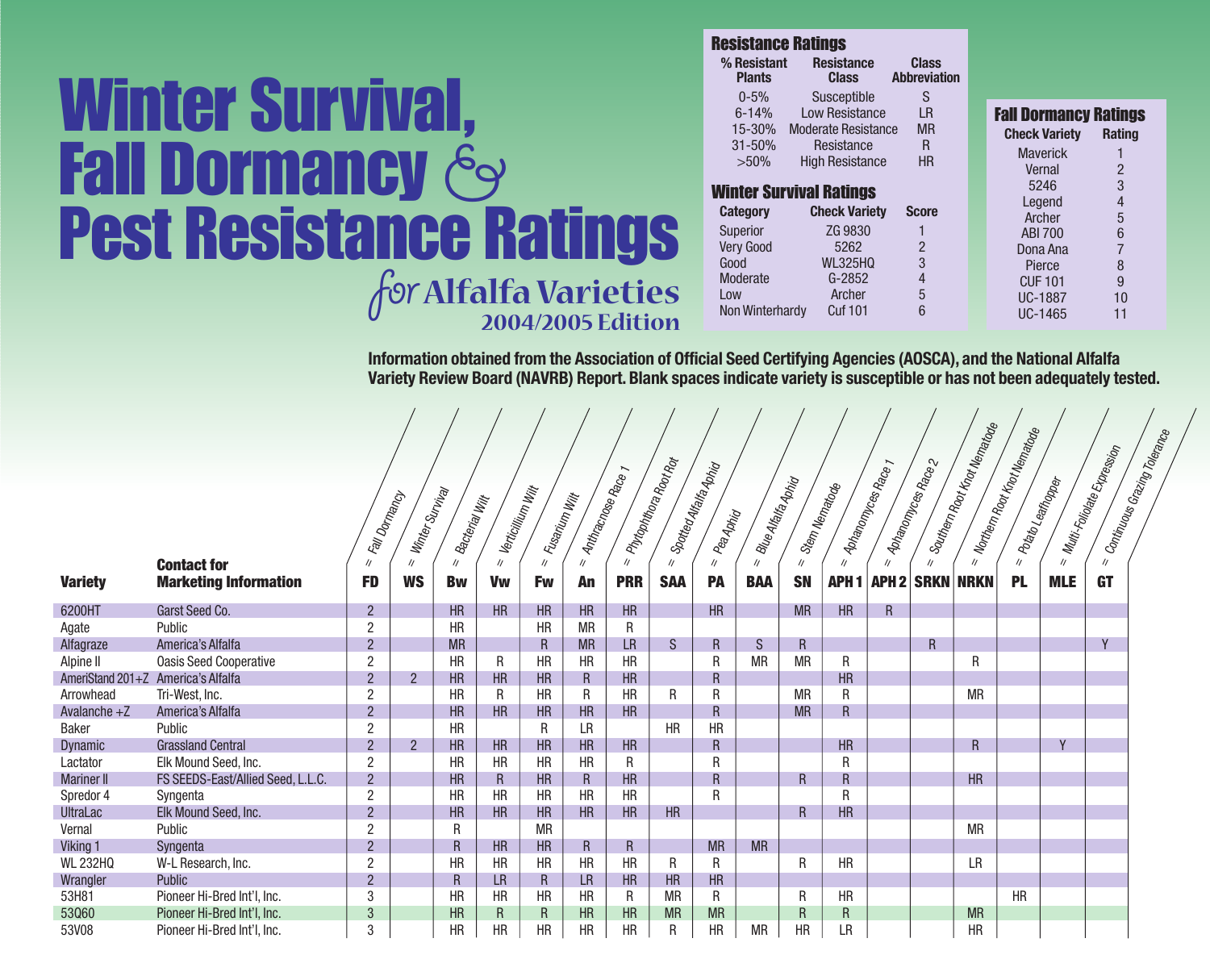| <b>Variety</b>        | <b>Marketing Information</b>              | <b>FD</b>      | <b>WS</b>      | <b>Bw</b>    | <b>Vw</b>    | <b>Fw</b>    | An        | <b>PRR</b> | <b>SAA</b>  | PA              | <b>BAA</b> | <b>SN</b> |                 |   | <b>APH 1   APH 2   SRKN   NRKN</b> |           | <b>PL</b> | <b>MLE</b> | <b>GT</b> |
|-----------------------|-------------------------------------------|----------------|----------------|--------------|--------------|--------------|-----------|------------|-------------|-----------------|------------|-----------|-----------------|---|------------------------------------|-----------|-----------|------------|-----------|
| 6325                  | Garst Seed Co.                            | 3              |                | <b>HR</b>    | <b>HR</b>    | HR           | HR        | HR         |             | R               |            |           | R               | R |                                    |           |           |            |           |
| A30-06                | PGI Alfalfa, Inc./Producers Hybrids, Inc. | 3              | $\overline{2}$ | HR           | <b>HR</b>    | <b>HR</b>    | <b>HR</b> | <b>HR</b>  |             | R               |            |           | HR              |   |                                    |           |           |            | Y         |
| A395                  | PGI Alfalfa, Inc.                         | 3              |                | <b>HR</b>    | R            | HR           | HR        | HR         |             | <b>MR</b>       |            | <b>MR</b> | R               |   |                                    |           |           |            |           |
| Arapaho               | Tri-West, Inc.                            | 3              |                | <b>HR</b>    | R            | <b>HR</b>    | R         | HR         |             | <b>MR</b>       |            | R         | R               |   |                                    | <b>HR</b> |           |            |           |
| Baralfa 32IQ          | <b>Barenbrug USA</b>                      | 3              |                | <b>HR</b>    | $\mathsf{R}$ | HR           | HR        | HR         | R           | <b>HR</b>       |            | R         |                 |   |                                    |           |           |            |           |
| <b>Blazer XL</b>      | <b>CROPLAN GENETICS</b>                   | 3              |                | R            | R            | <b>HR</b>    | <b>HR</b> | HR         | <b>HR</b>   | R               |            | R         | R               |   |                                    |           |           |            |           |
| Champ                 | Union Seed Co.                            | 3              |                | HR           | HR           | R            | R         | R          |             | R               |            | R         |                 |   |                                    |           |           |            |           |
| Class                 | Union Seed Co.                            | 3              |                | <b>HR</b>    | R            | R            | <b>HR</b> | HR         | R           | R               |            | <b>MR</b> | R               |   |                                    |           |           | Y          |           |
| Complete              | Arrow Seed Co., Inc.                      | 3              |                | HR           | HR           | HR           | HR        | HR         |             | R               |            | <b>MR</b> | $\mathsf{R}$    |   |                                    |           |           |            |           |
| DKA 33-16             | Monsanto                                  | 3              | 1              | HR           | HR           | HR           | <b>HR</b> | HR         | R           | R               |            |           | HR              |   |                                    | R         |           | Y          |           |
| <b>Dryland</b>        | Tri-West, Inc.                            | 3              |                | <b>HR</b>    | <b>LR</b>    | HR           | <b>MR</b> | R          |             |                 |            | <b>MR</b> |                 |   |                                    | <b>MR</b> |           |            |           |
| Feast+EV              | Garst Seed Co.                            | 3              | $\overline{2}$ | <b>HR</b>    | HR           | <b>HR</b>    | R         | HR         |             | <b>MR</b>       |            |           | HR              |   |                                    |           |           |            |           |
| Forecast 3001         | Dairyland Seed Co., Inc.                  | 3              |                | HR           | $\mathsf{R}$ | HR           | R         | HR         |             | R               |            | R         | $\mathsf{R}$    |   |                                    | R         |           |            |           |
| <b>FSG 351</b>        | <b>Farm Science Genetics</b>              | 3              |                | HR           | R            | HR           | R         | HR         | R           | <b>HR</b>       | R          | R         | R               |   |                                    | <b>HR</b> |           |            |           |
| Future                | Ray Bros. Seed                            | 3              |                | <b>HR</b>    | <b>MR</b>    | <b>MR</b>    | LR        | R          |             | R               |            | <b>MR</b> |                 |   |                                    |           |           |            |           |
| GH 711                | Golden Harvest Seeds, Inc.                | 3              | $\overline{2}$ | HR           | HR           | HR           | <b>HR</b> | HR         |             | R               |            | <b>MR</b> | <b>HR</b>       |   |                                    |           |           | Y          |           |
| GH 766                | Golden Harvest Seeds, Inc.                | 3              |                | <b>HR</b>    | $\mathsf{R}$ | HR           | HR        | HR         | R           | R               |            | R         | $\mathsf{R}$    |   |                                    |           |           |            |           |
| <b>GH788</b>          | Golden Harvest Seeds, Inc.                | 3              | 4              | HR           | R            | <b>HR</b>    | <b>HR</b> | HR         | R           | R               | <b>MR</b>  | <b>MR</b> | HR              |   |                                    |           |           |            |           |
| GoldLeaf              | <b>BioPlant Research/Cascade Hybrid</b>   | 3              | 3              | <b>HR</b>    | R            | <b>HR</b>    | R         | HR         |             | R               |            | R         | R               |   |                                    | <b>HR</b> |           |            |           |
| Goliath               | Allied Seed, L.L.C.                       | 3              |                | <b>HR</b>    | R            | <b>HR</b>    | <b>HR</b> | HR         | HR          | R               |            | HR        |                 |   |                                    | R         |           | Y          |           |
| Hyland                | <b>Oasis Seed Cooperative</b>             | $\mathbf{3}$   |                | HR           | $\mathsf{R}$ | HR           | R         | HR         | $\mathsf R$ | HR              | <b>MR</b>  | <b>MR</b> | <b>MR</b>       |   |                                    |           |           |            |           |
| Imperial              | ABI Alfalfa, Inc.                         | 3              |                | HR           | R            | HR           | <b>HR</b> | HR         | <b>MR</b>   | HR              |            | LR        | R               |   |                                    |           |           |            |           |
| Ignite                | Jung Seed Genetics, Inc.                  | 3              |                | <b>HR</b>    | R            | <b>HR</b>    | HR        | HR         | HR          |                 |            | R         | HR              |   |                                    |           |           |            |           |
| Innovator+Z           | America's Alfalfa                         | 3              |                | <b>HR</b>    | HR           | <b>HR</b>    | <b>HR</b> | HR         | <b>MR</b>   | R               | S          | R         | R               |   |                                    |           |           |            |           |
| Ladak+                | <b>Landmark Seed</b>                      | 3              |                | <b>HR</b>    | <b>MR</b>    | HR           | <b>LR</b> | R          |             | <b>MR</b>       |            | R         | <b>MR</b>       |   |                                    | <b>HR</b> |           |            |           |
| LeafMaster            | Union Seed Co.                            | 3              |                | $\mathsf{R}$ | HR           | HR           | <b>HR</b> | HR         | R           | R               |            | HR        | <b>MR</b>       |   |                                    | <b>MR</b> |           | Y          |           |
| LegenDairy YPQ        | <b>CROPLAN GENETICS</b>                   | 3              | $\overline{2}$ | <b>HR</b>    | R            | <b>HR</b>    | HR        | HR         | R           |                 |            | <b>MR</b> | <b>HR</b>       |   |                                    |           |           | V          |           |
| Magnum III-Wet        | Dairyland Seed Co., Inc.                  | 3              |                | R            | <b>MR</b>    | R            | <b>MR</b> | R          | <b>MR</b>   | HR              | <b>MR</b>  | <b>MR</b> | <b>MR</b>       |   |                                    | <b>MR</b> |           |            |           |
| Magnum V-Wet          | Dairyland Seed Co., Inc.                  | 3              |                | HR           | R            | HR           | R         | HR         | R           | R               |            | R         | $\mathsf{R}$    |   |                                    | HR        |           |            |           |
| MP2000                | <b>CROPLAN GENETICS</b>                   | 3              |                | <b>HR</b>    | R            | HR           | <b>HR</b> | <b>HR</b>  | R           | <b>HR</b>       |            | R         | HR              |   |                                    | R         |           |            |           |
| <b>Multiplier III</b> | <b>Mycogen Seeds</b>                      | 3              |                | <b>HR</b>    | R            | <b>HR</b>    | HR        | HR         | R           | R               |            | <b>MR</b> | <b>HR</b>       |   |                                    |           |           |            |           |
| Oneida VR             | Public                                    | 3              |                | R            | HR           | HR           | <b>MR</b> | <b>MR</b>  |             |                 |            |           |                 |   |                                    |           |           |            |           |
| Paragon BR            | <b>Chemgro Seeds</b>                      | 3              | 3              | <b>HR</b>    | $\mathsf{R}$ | HR           | R         | HR         |             | R               | <b>MR</b>  | HR        | R               |   |                                    | R         |           |            |           |
| Paramount II          | <b>Chemgro Seeds</b>                      | 3              |                | HR           | HR           | <b>HR</b>    | <b>HR</b> | HR         |             | R               |            |           | <b>HR</b>       |   |                                    |           |           |            |           |
| Perry                 | Public                                    | 3              |                | R            |              |              | <b>LR</b> |            | <b>MR</b>   | R               |            |           |                 |   |                                    |           |           |            |           |
| <b>PLUSS</b>          | Doebler's, Inc.                           | 3              | 1              | <b>HR</b>    | HR           | HR           | <b>HR</b> | HR         |             | R               |            | R         | HR              |   |                                    | <b>MR</b> |           | Y          |           |
| Pointer               | <b>Bio Gene Seeds</b>                     | 3              |                | HR           | <b>HR</b>    | HR           | HR        | HR         | HR          | HR              | R          | R         | <b>HR</b>       |   |                                    |           |           | Y          |           |
| Prolific              | BioPlant Research/Doebler's, Inc.         | 3              | 3              | HR           | R            | HR           | R         | HR         |             | R               |            | R         | R               |   |                                    | HR        |           |            |           |
| Rainier               | Syngenta                                  | 3              |                | HR           | R            | <b>HR</b>    | HR        | HR         | <b>HR</b>   | <b>HR</b>       |            | R         | HR              |   |                                    | R         |           |            |           |
| Reliance              | <b>FS SEEDS-East</b>                      | 3              | $\overline{2}$ | <b>HR</b>    | HR           | <b>HR</b>    | HR        | HR         | R           |                 |            | <b>MR</b> | R               |   |                                    |           |           | Y          |           |
| Rugged                | <b>Target Seed, LLC</b>                   | 3              |                | <b>HR</b>    | <b>HR</b>    | <b>HR</b>    | <b>HR</b> | <b>HR</b>  |             | HR              |            | <b>MR</b> | <b>HR</b>       |   |                                    |           |           |            |           |
| Samurai               | ABI Alfalfa, Inc.                         | 3              |                | HR           | R            | HR           | HR        | HR         | MR          | R               |            |           | R               |   |                                    |           |           |            |           |
| Somerset              | Syngenta                                  | $\overline{3}$ |                | HR           | HR           | HR           | HR        | HR         | R           |                 |            | R         | HR              |   |                                    |           |           |            |           |
| Sparta                | Union Seed Co.                            | 3              |                | R            | <b>HR</b>    | <b>MR</b>    | R         | <b>MR</b>  |             | R               |            | R         |                 |   |                                    |           |           |            |           |
| Stampede              | FS SEEDS-East/Allied Seed, L.L.C.         | $\mathbf{3}$   |                | HR           | $\mathsf{R}$ | $\mathsf{R}$ | R         | HR         | HR          | $\mathsf R$     |            | R         | $R_{\parallel}$ |   |                                    |           |           |            |           |
| Standout              | Ray Bros. Seed                            | 3              |                | R            | <b>MR</b>    | R            | R         | R          |             | R               |            |           | <b>MR</b>       |   |                                    |           |           |            |           |
| <b>Target II Plus</b> | Producers Hybrids, Inc.                   | $\mathbf{3}$   |                | HR           | $\mathsf{R}$ | HR           | R         | HR         | <b>MR</b>   | R               | <b>MR</b>  | R         | <b>MR</b>       |   |                                    | <b>MR</b> |           |            |           |
| Total+Z               | America's Alfalfa                         | 3              |                | HR           | <b>HR</b>    | <b>HR</b>    | <b>HR</b> | <b>HR</b>  | <b>MR</b>   | R               | S.         | MR        | R               |   |                                    |           |           |            |           |
| Vitro                 | Eureka Seeds, Inc.                        | $\mathbf{3}$   |                | HR           | HR           | HR           | HR        | HR         | R.          | R               |            | R         | $R_{\parallel}$ |   |                                    |           |           |            |           |
| <b>WL 319HQ</b>       | W-L Research, Inc.                        | 3              | $\mathbf{1}$   | HR           | HR           | HR           | HR        | HR         | R           | HR              |            | MR        | <b>HR</b>       |   |                                    |           |           | Y          |           |
| <b>WL 325HQ</b>       | W-L Research, Inc.                        | $\overline{3}$ |                | HR           | $\mathsf{R}$ | HR           | HR        | HR         | R.          | $R_{\parallel}$ | <b>MR</b>  | R         | R               |   |                                    |           |           |            |           |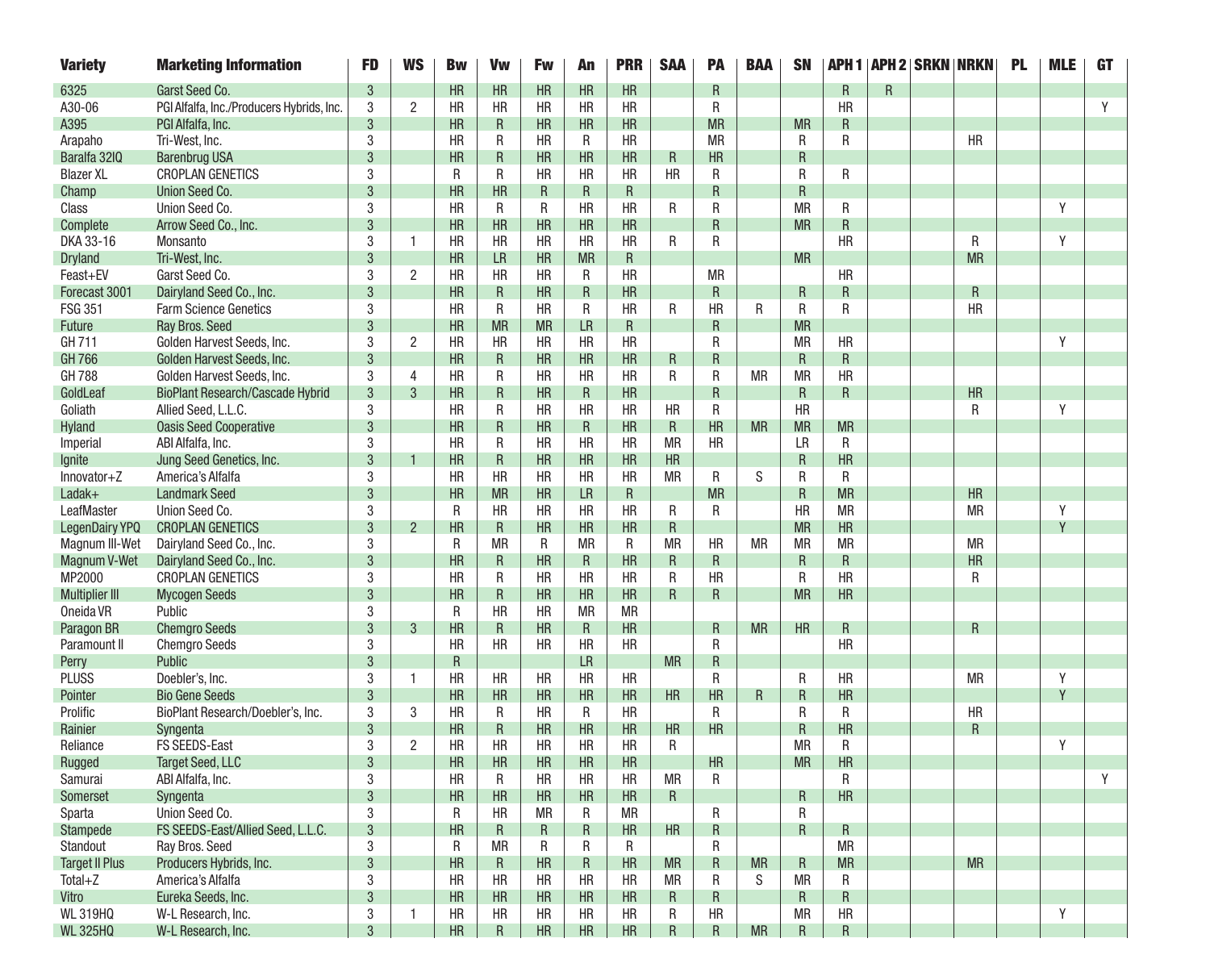| <b>Variety</b>                     | <b>Marketing Information</b>         | <b>FD</b>      | <b>WS</b>      | <b>Bw</b>    | Vw           | <b>Fw</b>    | An           | <b>PRR</b>   | <b>SAA</b>      | <b>PA</b> | <b>BAA</b> | <b>SN</b> |             | <b>APH 1   APH 2   SRKN   NRKN</b> |           |                | <b>PL</b> | <b>MLE</b> | <b>GT</b> |
|------------------------------------|--------------------------------------|----------------|----------------|--------------|--------------|--------------|--------------|--------------|-----------------|-----------|------------|-----------|-------------|------------------------------------|-----------|----------------|-----------|------------|-----------|
| 330                                | Union Seed Co.                       | 4              |                | <b>HR</b>    | $\mathsf{R}$ | HR           | <b>HR</b>    | HR           | R               | R         |            | <b>MR</b> | R           |                                    |           |                |           | Y          |           |
| 4375LH                             | <b>Mycogen Seeds</b>                 | 4              | 2              | <b>HR</b>    | <b>HR</b>    | HR           | <b>HR</b>    | <b>HR</b>    | <b>HR</b>       | R         |            | R         | <b>HR</b>   |                                    |           |                | <b>HR</b> |            |           |
| 4A421                              | <b>Mycogen Seeds</b>                 |                |                | HR           | <b>HR</b>    | HR           | HR           | HR           | HR              | <b>HR</b> |            |           | HR          |                                    |           | <b>MR</b>      |           |            |           |
| 4R429                              | <b>Mycogen Seeds</b>                 | 4              | 2              | <b>HR</b>    | <b>HR</b>    | HR           | <b>HR</b>    | <b>HR</b>    | R               | R         |            | <b>MR</b> | HR          | <b>HR</b>                          |           |                |           | Υ          |           |
| 4Traffic                           | <b>Kaltenberg Seeds</b>              | 4              |                | <b>HR</b>    | <b>HR</b>    | HR           | HR           | HR           |                 | R         |            |           | HR          |                                    |           |                |           |            |           |
| 53V52                              | Pioneer Hi-Bred Int'l, Inc.          | 4              |                | <b>HR</b>    | <b>HR</b>    | R            | R            | <b>HR</b>    | <b>HR</b>       | R         |            | LR        | <b>HR</b>   | <b>HR</b>                          |           |                |           |            |           |
| 5454                               | Pioneer Hi-Bred Int'l, Inc.          |                |                | $\mathsf{R}$ | <b>MR</b>    | HR           | HR           | HR           | R               | R         | S          | <b>MR</b> | <b>LR</b>   |                                    |           |                |           |            |           |
| 54H69                              | Pioneer Hi-Bred Int'l, Inc.          | 4              |                | <b>HR</b>    | R            | <b>HR</b>    | <b>HR</b>    | <b>HR</b>    | <b>MR</b>       |           |            | R         | R           |                                    |           |                | R         |            |           |
| 54H91                              | Pioneer Hi-Bred Int'l, Inc.          | 4              |                | HR           | HR           | $\mathsf{R}$ | HR           | HR           | HR              | R         |            | <b>MR</b> | R           |                                    |           | <b>MR</b>      | HR        |            |           |
| 54025                              | Pioneer Hi-Bred Int'l, Inc.          | 4              |                | <b>HR</b>    | <b>HR</b>    | HR           | <b>HR</b>    | <b>HR</b>    | R               | R         |            | <b>HR</b> | R           |                                    |           | <b>HR</b>      |           |            |           |
| 54053                              | Pioneer Hi-Bred Int'l, Inc.          |                |                | <b>HR</b>    | HR           | ${\sf R}$    | R.           | HR           | <b>MR</b>       | <b>MR</b> |            | <b>HR</b> | <b>MR</b>   |                                    |           | <b>HR</b>      |           |            |           |
| 54V46                              | Pioneer Hi-Bred Int'l, Inc.          | 4              |                | R            | <b>HR</b>    | HR           | <b>HR</b>    | <b>HR</b>    | R               | <b>MR</b> | LR         | <b>MR</b> | R           |                                    |           | <b>HR</b>      |           |            |           |
| 54V54                              | Pioneer Hi-Bred Int'l, Inc.          | 4              |                | HR           | <b>HR</b>    | HR           | HR           | HR           | $\mathsf R$     |           |            | <b>LR</b> | <b>MR</b>   |                                    |           |                |           |            |           |
| 631                                | Garst Seed Co.                       | 4              |                | <b>HR</b>    | R            | <b>HR</b>    | R            | <b>HR</b>    | R               | <b>HR</b> | <b>MR</b>  | R         | <b>MR</b>   |                                    |           |                |           |            |           |
| 6400HT                             | Garst Seed Co.                       |                | $\overline{2}$ | HR           | HR           | HR           | HR           | HR           |                 | HR        |            |           | <b>HR</b>   |                                    |           |                |           |            | Y         |
| 6410                               | Garst Seed Co.                       | 4              | 1              | <b>HR</b>    | <b>HR</b>    | HR           | <b>HR</b>    | <b>HR</b>    | R               | R         |            |           | <b>HR</b>   |                                    |           |                |           | Y          |           |
| 6415                               | Garst Seed Co.                       | 4              |                | <b>HR</b>    | HR           | HR           | HR           | HR           | R               | R         |            |           | <b>HR</b>   |                                    |           |                |           | Y          |           |
| 6420                               | Garst Seed Co.                       | 4              |                | <b>HR</b>    | R            | <b>HR</b>    | R            | <b>HR</b>    | R               | R         |            | R         | R           |                                    |           | <b>HR</b>      |           |            |           |
| Abundance                          | <b>Cascade Hybrid/Ziller Seed</b>    |                |                | <b>HR</b>    | $\mathsf{R}$ | HR           | R.           | HR           | R.              | R         | <b>MR</b>  | R         | R           |                                    |           | <b>HR</b>      |           |            |           |
| Affinity+Z                         | America's Alfalfa                    | 4              |                | <b>HR</b>    | <b>HR</b>    | HR           | <b>HR</b>    | <b>HR</b>    |                 | R         |            | R         | R           |                                    |           |                |           |            |           |
| AmeriGraze 401+Z America's Alfalfa |                                      | 4              |                | HR           | $\mathsf{R}$ | HR           | HR           | HR           |                 | R         |            | R         | R           |                                    |           |                |           |            |           |
| AmeriStand 403T                    | America's Alfalfa                    | 4              | 2              | <b>HR</b>    | <b>HR</b>    | HR           | <b>HR</b>    | <b>HR</b>    | <b>MR</b>       | R         |            | <b>MR</b> | <b>HR</b>   | R                                  |           |                |           |            | Y         |
| AV3420                             | AgVenture, Inc.                      |                | $2^{\circ}$    | HR           | $\mathsf{R}$ | HR           | HR           | HR           | R               |           |            | R         | <b>HR</b>   |                                    |           |                |           | Y          |           |
| Baralfa 42IQ                       | <b>Barenbrug USA</b>                 | 4              |                | <b>HR</b>    | <b>HR</b>    | HR           | <b>HR</b>    | <b>HR</b>    | <b>HR</b>       | R         |            |           | <b>HR</b>   |                                    |           |                |           |            |           |
| <b>Boulder</b>                     | Syngenta                             | 4              |                | HR           | HR           | HR           | HR           | HR           | HR              | HR        |            | HR        | R           |                                    |           | $\mathsf R$    |           |            |           |
| <b>Bullseye</b>                    | <b>Target Seed, LLC</b>              | 4              |                | <b>HR</b>    | <b>HR</b>    | HR           | <b>HR</b>    | <b>HR</b>    | <b>MR</b>       | LR        | <b>MR</b>  | R         | <b>MR</b>   |                                    |           | <b>HR</b>      |           |            |           |
| C316                               | Lohse Mills, Inc.                    |                |                | HR           | HR           | HR           | HR           | $\mathsf{R}$ |                 | R         |            |           | HR          |                                    |           |                |           |            |           |
| Cimarron 3i                        | <b>Great Plains Research Company</b> | 4              |                | <b>HR</b>    | R            | HR           | <b>HR</b>    | R            | R               | R         | <b>MR</b>  | R         | <b>MR</b>   |                                    | R         |                |           |            |           |
| <b>Cimarron SR</b>                 | <b>Great Plains Research Company</b> | $\overline{4}$ |                | <b>HR</b>    | HR           | HR           | HR           | HR           | $\mathsf R$     | HR        | <b>MR</b>  | ${\sf R}$ | <b>MR</b>   |                                    | R         |                |           |            |           |
| Crystal                            | PGI Alfalfa, Inc.                    | 4              |                | <b>HR</b>    | R            | <b>HR</b>    | R            | <b>HR</b>    | <b>LR</b>       | R         | <b>MR</b>  | <b>MR</b> | <b>LR</b>   |                                    |           |                |           |            |           |
| <b>Dakota</b>                      | <b>Great Plains Research Company</b> | Δ              |                | $\mathsf{R}$ | <b>MR</b>    | ${\sf R}$    | <b>MR</b>    | HR           |                 | R         |            | <b>MR</b> |             |                                    | <b>MR</b> | <b>MR</b>      |           |            |           |
| DKA 37-20                          | Monsanto                             | 4              | 2              | <b>HR</b>    | <b>HR</b>    | HR           | <b>HR</b>    | <b>HR</b>    | R               |           |            | <b>MR</b> | R           |                                    |           |                |           |            |           |
| DKA 42-15                          | <b>Monsanto</b>                      | $\overline{4}$ | $\mathbf{1}$   | <b>HR</b>    | HR           | HR           | HR           | HR           | R               | HR        |            | R         | HR          |                                    |           |                |           | Y          |           |
| Dual                               | <b>Great Plains Research Company</b> | 4              |                | <b>HR</b>    | R            | <b>HR</b>    | R            | R            | R               | R         |            | R         | <b>MR</b>   |                                    | <b>MR</b> |                |           |            |           |
| Emperor                            | ABI Alfalfa, Inc.                    | Δ              |                | HR           | HR           | HR           | HR           | HR           | <b>MR</b>       | R         |            |           | HR          |                                    |           |                |           |            |           |
| Enhancer                           | Arrow Seed Co., Inc.                 | 4              |                | <b>HR</b>    | R            | <b>HR</b>    | R            | <b>HR</b>    | R               | R         | <b>MR</b>  | <b>MR</b> | <b>MR</b>   |                                    |           | <b>MR</b>      |           |            |           |
| EverGreen 2                        | Syngenta                             | 4              |                | HR           | HR           | HR           | HR           | HR           |                 | <b>HR</b> |            |           | HR          |                                    |           |                | <b>HR</b> |            |           |
| <b>FK421</b>                       | Arrow Seed Co., Inc.                 | Δ              |                | <b>HR</b>    | <b>HR</b>    | HR           | <b>HR</b>    | <b>HR</b>    |                 | R         |            |           | <b>HR</b>   |                                    |           |                |           |            |           |
| <b>Focus</b>                       | J.R. Simplot Company                 |                | 3              | <b>HR</b>    | $\mathsf{R}$ | HR           | HR           | HR           | HR              | R         |            | HR        |             |                                    |           | $\overline{R}$ |           | γ          |           |
| Forecast 1001                      | Dairyland Seed Co., Inc.             | 4              |                | R            | <b>HR</b>    | R            | R            | R            | <b>MR</b>       | R         | <b>MR</b>  | R         | R           |                                    |           | <b>HR</b>      |           |            |           |
| <b>FSG 300LH</b>                   | <b>Farm Science Genetics</b>         |                | 3              | <b>HR</b>    | HR           | HR           | HR           | HR           |                 | R         |            |           | R           |                                    |           |                |           |            |           |
| <b>FSG 406</b>                     | <b>Farm Science Genetics</b>         | 4              |                | HR           | <b>HR</b>    | HR           | HR           | HR           |                 | R         |            | R         | HR          |                                    |           | R              |           |            |           |
| <b>FSG 408DP</b>                   | <b>Farm Science Genetics</b>         | $\Delta$       |                | HR           | $\mathsf{R}$ | HR           | HR           | HR           |                 | R         |            | R         | $\mathsf R$ |                                    |           | HR             |           |            |           |
| Gangbusters                        | Ray Bros. Seed                       | 4              |                | <b>HR</b>    | R            | R            | <b>MR</b>    | R            |                 | R         |            | R         | MR          |                                    |           |                |           |            |           |
| Geneva                             | Syngenta                             | $\overline{4}$ |                | HR           | HR           | HR           | HR           | HR           | $R_{\parallel}$ | HR        | LR         | ${\sf R}$ | HR          |                                    |           |                |           |            |           |
| Genoa                              | Syngenta                             | 4              |                | <b>HR</b>    | HR           | HR           | HR           | HR           |                 | R         |            | R         | HR          |                                    |           |                |           |            |           |
| <b>GH 700</b>                      | Golden Harvest Seeds, Inc.           |                | 3              | HR           | HR           | HR           | HR           | HR           | R               | HR        |            | ${\sf R}$ | HR          |                                    |           |                |           | Y          |           |
| GH 707                             | Golden Harvest Seeds, Inc.           | 4              | 2              | HR           | HR           | HR           | <b>HR</b>    | HR           | R               | R         |            | R         | HR          | <b>HR</b>                          |           |                |           | Y          |           |
| <b>GH 717</b>                      | Golden Harvest Seeds, Inc.           | $\overline{4}$ |                | HR           | MR           | HR           | $\mathsf{R}$ | HR           | R               | R         |            | MR        | <b>MR</b>   |                                    |           | $\mathsf R$    |           | Y          |           |
| GH 744                             | Golden Harvest Seeds, Inc.           | 4              | $\overline{2}$ | HR           | HR           | HR           | HR           | HR           | HR              | R         |            | <b>MR</b> | HR          |                                    |           |                |           |            |           |
| <b>GH750</b>                       | Golden Harvest Seeds, Inc.           |                |                | HR           | HR           | HR           | HR           | HR           | R               | R         |            | <b>MR</b> | HR          |                                    |           |                |           |            |           |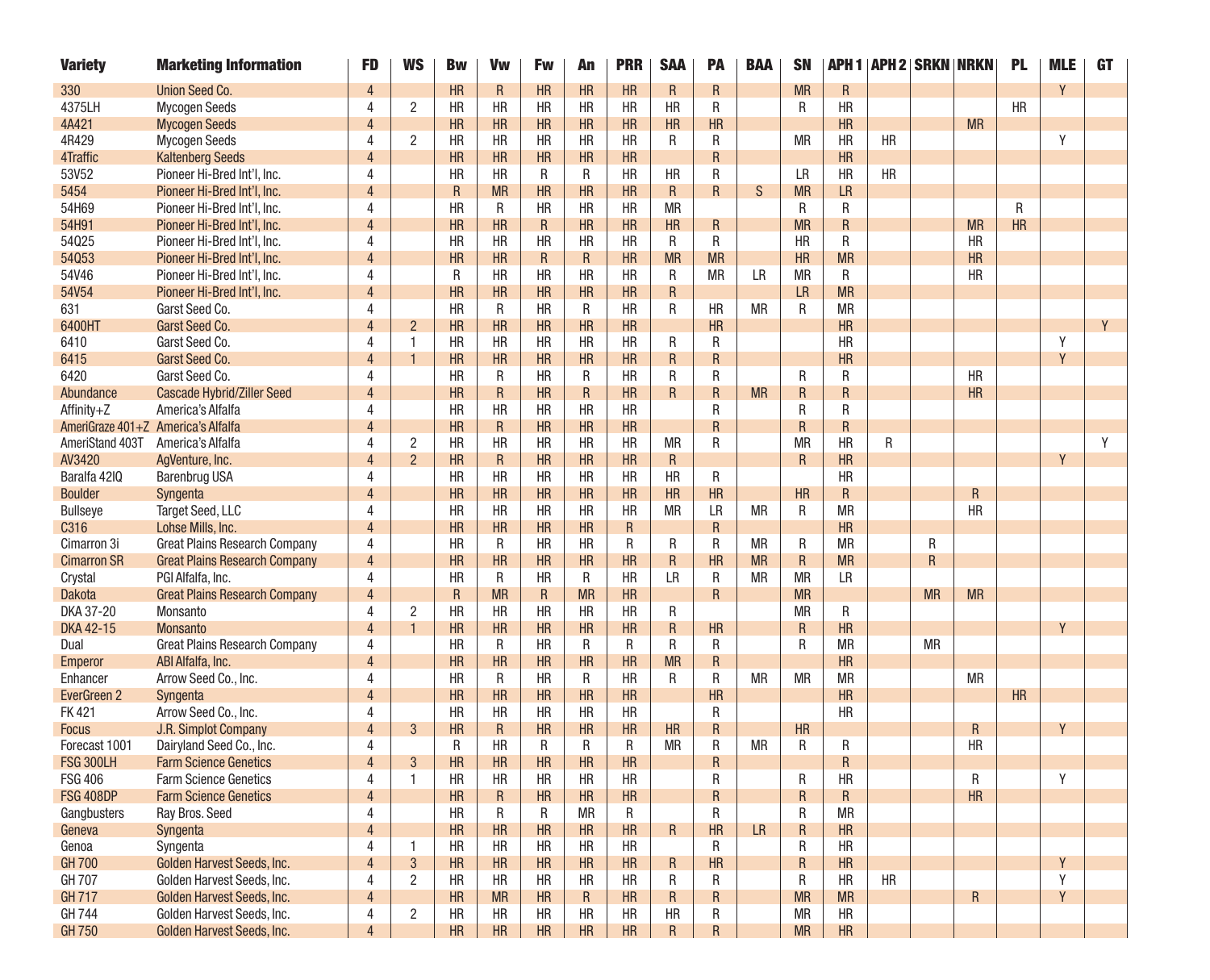| <b>Variety</b>         | <b>Marketing Information</b>                | FD                      | <b>WS</b>      | <b>Bw</b> | Vw          | Fw        | An          | <b>PRR</b> | <b>SAA</b>              | PA           | <b>BAA</b> | <b>SN</b>       |              | <b>APH 1   APH 2   SRKN   NRKN</b> |           |             | <b>PL</b> | <b>MLE</b> | <b>GT</b> |
|------------------------|---------------------------------------------|-------------------------|----------------|-----------|-------------|-----------|-------------|------------|-------------------------|--------------|------------|-----------------|--------------|------------------------------------|-----------|-------------|-----------|------------|-----------|
| <b>Gold Plus</b>       | PGI Alfalfa, Inc.                           |                         |                | HR        | R           | HR        | HR          | HR         | <b>HR</b>               | HR           |            | <b>HR</b>       | $\mathsf{R}$ |                                    |           |             |           | Y          |           |
| Good as Gold II        | Johnston Seed Co.                           | 4                       |                | <b>HR</b> | R           | <b>HR</b> | R           | <b>HR</b>  |                         | R            |            | МR              | МR           |                                    |           | <b>HR</b>   |           |            |           |
| Harvestar 812 HY       | <b>Fielder's Choice Direct</b>              | Δ                       |                | R         | <b>HR</b>   | <b>HR</b> | R           | <b>HR</b>  | R                       | R            | R          | R               | $\mathsf{R}$ |                                    |           | R           |           |            |           |
| HayGrazer              | <b>Great Plains Research Company</b>        | 4                       | $\overline{2}$ | <b>HR</b> | R           | <b>HR</b> | R           | R          | R                       | R            |            | R               | <b>MR</b>    |                                    | R         | <b>MR</b>   |           |            |           |
| HybriForce-400         | Dairyland Seed Co., Inc.                    | 4                       |                | HR        | R           | <b>HR</b> | R           | <b>HR</b>  | HR                      | R            | <b>MR</b>  | R               | <b>MR</b>    |                                    |           | <b>HR</b>   |           |            |           |
|                        | HybriForce-420/Wet Dairyland Seed Co., Inc. | Δ                       |                | <b>HR</b> | R           | <b>HR</b> | R           | <b>HR</b>  | R                       | R            |            | <b>HR</b>       | R            |                                    |           | HR          |           |            |           |
| Integrity              | PGI Alfalfa, Inc.                           | $\Delta$                |                | HR        | HR          | <b>HR</b> | <b>HR</b>   | HR         |                         |              |            |                 | <b>HR</b>    | R                                  |           |             |           |            | Y         |
| Intrigue               | Deer Creek Seed/Preferred Seed Co.          | 4                       | $\overline{2}$ | <b>HR</b> | <b>HR</b>   | <b>HR</b> | <b>HR</b>   | <b>HR</b>  | <b>HR</b>               | <b>HR</b>    |            | R               | <b>HR</b>    |                                    |           |             |           | Y          |           |
| Jade II                | NC+ Hybrids                                 | $\overline{4}$          |                | HR        | $\mathsf R$ | HR        | $\mathsf R$ | HR         | R                       | R            | <b>MR</b>  | R               | <b>MR</b>    |                                    |           | <b>MR</b>   |           |            |           |
| Jade III               | NC+ Hybrids                                 | 4                       |                | <b>HR</b> | R           | <b>HR</b> | <b>HR</b>   | <b>HR</b>  | R                       | R            | R          | R               | R            |                                    |           | <b>HR</b>   |           |            |           |
|                        | Journey Brand 204 Arrow Seed Co., Inc.      |                         |                | HR        | R           | HR        | HR          | HR         | R                       | R            |            | R               | R            |                                    |           | <b>HR</b>   |           |            |           |
| Key                    | <b>Great Plains Research Company</b>        | 4                       |                | <b>HR</b> | <b>HR</b>   | <b>HR</b> | <b>HR</b>   | HR         | <b>HR</b>               | HR           | МR         | МR              | <b>MR</b>    |                                    | <b>MR</b> |             |           |            |           |
| <b>Lightning Extra</b> | Preferred Seed Co., Inc.                    | $\overline{4}$          | $\overline{2}$ | HR        | HR          | HR        | HR          | HR         | HR                      | HR           |            |                 | HR           |                                    |           | <b>MR</b>   |           | Y          |           |
| Lightning II           | Preferred Seed Co., Inc.                    | 4                       | $\mathbf{1}$   | <b>HR</b> | R           | <b>HR</b> | <b>HR</b>   | <b>HR</b>  | <b>HR</b>               | <b>MR</b>    |            | <b>MR</b>       | <b>HR</b>    |                                    |           |             |           | Y          |           |
| Lightning III          | Jung Seed Genetics, Inc.                    |                         | $\overline{2}$ | HR        | HR          | HR        | HR          | HR         | HR                      | HR           |            | <b>MR</b>       | HR           |                                    |           | <b>MR</b>   |           | Y          |           |
| LS 4500                | Legend Seeds, Inc.                          | 4                       | $\overline{2}$ | <b>HR</b> | HR          | <b>HR</b> | <b>HR</b>   | <b>HR</b>  | R                       | R            |            |                 | HR           |                                    |           |             |           |            |           |
| <b>Macon</b>           | FS SEEDS-East/Allied Seed, L.L.C.           | $\Delta$                | $\overline{2}$ | HR        | HR          | HR        | HR          | HR         | R                       | R            |            | <b>MR</b>       | HR           |                                    |           |             |           |            |           |
| Magnum III             | Dairyland Seed Co., Inc.                    | 4                       |                | R         | <b>MR</b>   | R         | <b>MR</b>   | R          | <b>MR</b>               | R            | <b>MR</b>  | МR              | <b>LR</b>    |                                    |           |             |           |            |           |
| <b>Magnum IV</b>       | Dairyland Seed Co., Inc.                    | $\overline{\mathbf{A}}$ |                | HR        | R           | <b>HR</b> | R           | HR         | <b>MR</b>               | R            | <b>MR</b>  | R               | <b>MR</b>    |                                    |           | <b>MR</b>   |           |            |           |
| Magnum V               | Dairyland Seed Co., Inc.                    | 4                       |                | <b>HR</b> | R           | <b>HR</b> | R           | <b>HR</b>  | R                       | R            | <b>MR</b>  | R               | <b>MR</b>    |                                    |           | <b>MR</b>   |           |            |           |
| Masterpiece            | J.R. Simplot Company                        | 4                       |                | HR        | R           | HR        | <b>HR</b>   | HR         | R                       |              | R          | <b>HR</b>       | ${\sf R}$    |                                    |           | $\mathsf R$ |           | Y          |           |
| Maximizer              | J.R. Simplot Company                        | Δ                       | $\mathbf{1}$   | <b>HR</b> | <b>HR</b>   | HR        | <b>HR</b>   | <b>HR</b>  | R                       |              |            | R               | <b>HR</b>    |                                    |           |             |           | Y          |           |
| <b>Millennia</b>       | <b>Union Seed Co.</b>                       | Δ                       | 3              | HR        | R           | <b>HR</b> | <b>HR</b>   | HR         | $\sf R$                 | R            |            | <b>HR</b>       | R            |                                    |           | <b>MR</b>   |           | Y          |           |
| Nova                   | <b>Great Plains Research Company</b>        | 4                       |                | <b>HR</b> | R           | <b>HR</b> | R           | <b>HR</b>  | R                       | <b>HR</b>    |            | R               | R            |                                    |           |             |           |            |           |
| Oneida Ultra           | <b>Farm Science Genetics</b>                | $\overline{4}$          |                | HR        | HR          | HR        | R           | R          |                         |              |            |                 | S            |                                    |           |             |           |            |           |
| <b>Ovation</b>         | Fontanelle Hybrids                          | 4                       | $\overline{c}$ | <b>HR</b> | <b>HR</b>   | <b>HR</b> | <b>HR</b>   | <b>HR</b>  | <b>MR</b>               | R            |            | МR              | R            |                                    |           |             |           |            |           |
| Pegasus                | FS SEEDS/Southern States/Tenn Farmers       | $\overline{4}$          | 3              | HR        | HR          | HR        | <b>HR</b>   | HR         | R                       |              |            | R               | R            |                                    |           |             | <b>HR</b> |            |           |
| Perfect                | <b>Grassland Central</b>                    | 4                       |                | <b>HR</b> | <b>HR</b>   | <b>HR</b> | <b>HR</b>   | <b>HR</b>  | R                       | R            |            | R               | <b>HR</b>    |                                    |           |             |           | Y          |           |
| Persist                | Doebler's, Inc.                             | $\overline{4}$          | $\overline{4}$ | HR        | $\mathsf R$ | HR        | <b>MR</b>   | HR         | R                       | HR           | <b>MR</b>  | <b>MR</b>       | <b>MR</b>    |                                    |           | <b>MR</b>   |           |            |           |
| Phabulous              | Trelay Seed Co.                             | 4                       | 2              | <b>HR</b> | <b>HR</b>   | HR        | <b>HR</b>   | <b>HR</b>  | R                       |              |            | МR              | <b>HR</b>    |                                    |           |             |           | Y          |           |
| <b>Phabulous II</b>    | Trelay Seed Co.                             | 4                       | $\overline{2}$ | HR        | HR          | HR        | <b>HR</b>   | HR         | R                       | R            |            | <b>MR</b>       | <b>HR</b>    | HR                                 |           |             |           | Y          |           |
| Phirst                 | BioPlant/Cascade Hybrid/Doebler's           | 4                       |                | <b>HR</b> | R           | <b>HR</b> | <b>HR</b>   | <b>HR</b>  | R                       | R            |            | R               | R            |                                    |           | <b>HR</b>   |           |            |           |
| <b>Plumas</b>          | Eureka Seeds, Inc.                          | $\overline{4}$          |                | <b>HR</b> | R           | HR        | <b>HR</b>   | HR         | $\mathsf R$             | $\mathsf R$  |            | <b>HR</b>       | ${\sf R}$    |                                    |           | <b>MR</b>   |           | Y          |           |
| Power 4.2              | Power Seeds Inc.                            | 4                       |                | <b>HR</b> | R           | <b>HR</b> | R           | <b>HR</b>  | R                       | R            |            | <b>HR</b>       | <b>HR</b>    |                                    |           | R           |           | Y          |           |
| Pristine               | Doebler's, Inc.                             | Δ                       | $\overline{2}$ | <b>HR</b> | R.          | <b>HR</b> | <b>HR</b>   | <b>HR</b>  | $\sf R$                 | R            |            | <b>MR</b>       | R            |                                    |           |             |           |            |           |
| Pro Fast               | Producers Hybrids, Inc.                     | 4                       |                | R         | R           | <b>HR</b> | <b>MR</b>   | R          | R                       | R            |            | R               | R            |                                    |           | R           |           | Y          |           |
| ProGro                 | PGI Alfalfa, Inc.                           | 4                       |                | HR        | R           | HR        | R           | <b>HR</b>  | $\mathsf R$             | R            | <b>MR</b>  |                 | <b>MR</b>    |                                    |           |             |           |            |           |
| Radiant                | Ampac Seed Company                          | 4                       |                | <b>HR</b> | <b>HR</b>   | <b>HR</b> | <b>HR</b>   | <b>HR</b>  | R                       | R            |            | R               | <b>HR</b>    |                                    |           |             |           |            |           |
| Rebel                  | <b>Target Seed, LLC</b>                     | Δ                       |                | <b>HR</b> | HR          | <b>HR</b> | HR          | HR         |                         | <b>HR</b>    | <b>MR</b>  |                 | <b>HR</b>    |                                    |           |             |           |            |           |
| Rebound 4.2            | <b>CROPLAN GENETICS</b>                     | 4                       | 1              | <b>HR</b> | <b>HR</b>   | <b>HR</b> | <b>HR</b>   | <b>HR</b>  | R                       | R            |            | <b>MR</b>       | <b>HR</b>    |                                    |           |             |           | Y          |           |
| Reward                 | PGI Alfalfa, Inc.                           | 4                       |                | HR        | R           | <b>HR</b> | R           | <b>HR</b>  | $\mathsf R$             | <b>HR</b>    | <b>MR</b>  | <b>MR</b>       | <b>MR</b>    |                                    |           |             |           |            |           |
| Reward II              | PGI Alfalfa, Inc.                           | 4                       |                | HR        | R           | HR        | R           | HR         | R                       | R            | R          | R               | R            |                                    |           | HR          |           |            |           |
| Riley                  | Public                                      | $\overline{4}$          |                | HR        | LR          |           | <b>MR</b>   |            | HR                      | HR           |            |                 |              |                                    |           |             |           |            |           |
| Robust T & N           | Gooding Seed Co., Inc.                      | 4                       |                | R         | HR          | HR        | HR          | HR         | R                       | HR           | MR         | <b>HR</b>       | MR           |                                    |           | R           |           |            |           |
| Root 66                | <b>Trelay Seed Co.</b>                      | $\overline{4}$          | $\overline{2}$ | HR        | HR          | HR        | HR          | HR         |                         | $\mathsf R$  |            |                 | HR           |                                    |           |             |           |            | Y         |
| Select                 | Union Seed Co.                              | 4                       | 3              | HR        | R           | HR        | HR          | HR         | R                       | R            | MR         | HR              | R            |                                    |           | R           |           | Y          |           |
| ST-9429                | Eureka Seeds, Inc.                          | 4                       |                | HR        | $\mathsf R$ | HR        | HR          | HR         | $\mathsf R$             | $\mathsf R$  | HR         | $R_{\parallel}$ | HR           |                                    |           |             |           | Y          |           |
| Stellar                | <b>Chemgro Seeds</b>                        | 4                       |                | HR        | HR          | HR        | <b>HR</b>   | HR         | R                       | R            |            |                 | LR.          |                                    |           |             |           |            |           |
| <b>SummerGold</b>      | Tri-West, Inc.                              | 4                       |                | HR        |             | HR        | HR          | HR         |                         | $\mathsf{R}$ |            | HR              | HR           |                                    |           | R           |           | Y          |           |
| <b>SW 435</b>          | S&W Seed Co.                                | 4                       |                | HR        | R           | R         | HR          | HR         | R                       | HR           |            | HR              | HR           |                                    |           | R           |           | Υ          |           |
| <b>Trialfalon</b>      | <b>Chemgro Seeds</b>                        | 4                       |                | HR        | HR          | HR        | HR          | HR         | $\overline{\mathsf{R}}$ | $\mathsf R$  |            | $\mathsf R$     | R            |                                    |           |             |           | Y          |           |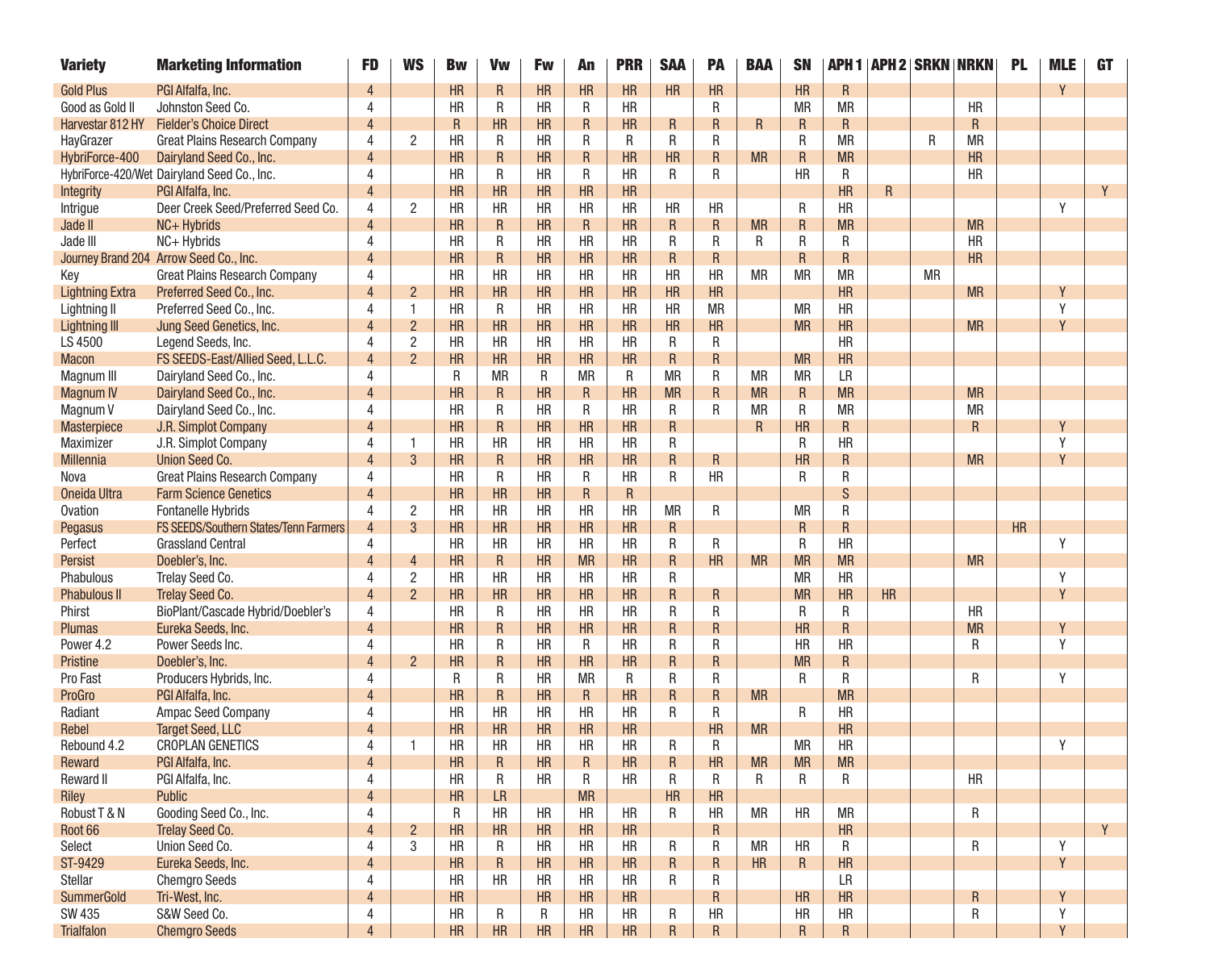| <b>Variety</b>       | <b>Marketing Information</b>             | <b>FD</b>       | <b>WS</b>      | <b>Bw</b> | Vw           | Fw         | An          | <b>PRR</b> | <b>SAA</b> | PA        | <b>BAA</b> | <b>SN</b> |           |           | <b>APH 1   APH 2   SRKN   NRKN</b> |                         | <b>PL</b> | <b>MLE</b> | <b>GT</b> |
|----------------------|------------------------------------------|-----------------|----------------|-----------|--------------|------------|-------------|------------|------------|-----------|------------|-----------|-----------|-----------|------------------------------------|-------------------------|-----------|------------|-----------|
| <b>Tribute</b>       | <b>Chemgro Seeds</b>                     | 4               |                | HR        | $\mathsf{R}$ | HR         | HR          | HR         | R          | R         |            | <b>HR</b> | R         |           |                                    | R                       |           | Y          |           |
| Vernema              | Public                                   | Δ               |                | МR        | <b>MR</b>    |            | LR          | LR         | <b>MR</b>  |           |            | <b>HR</b> |           |           |                                    |                         |           |            |           |
| W215                 | <b>Public</b>                            |                 |                | HR        | HR           | HR         | HR          | HR         | R          | R         |            | <b>MR</b> | HR        |           |                                    | <b>MR</b>               |           |            |           |
| WinterGold           | Tri-West, Inc.                           | 4               | $\overline{2}$ | <b>HR</b> | <b>HR</b>    | <b>HR</b>  | <b>HR</b>   | <b>HR</b>  | R          | R         | <b>HR</b>  | R         | <b>HR</b> |           |                                    |                         |           | γ          |           |
| <b>WL 326GZ</b>      | W-L Research, Inc.                       | 4               |                | <b>HR</b> | HR           | HR         | HR          | HR         | R          | R         |            | R         | <b>HR</b> |           |                                    |                         |           |            |           |
| <b>WL 327</b>        | W-L Research, Inc.                       | Δ               |                | <b>HR</b> | R            | <b>HR</b>  | <b>HR</b>   | <b>HR</b>  | R          | R         | HR         | R         | <b>HR</b> |           |                                    |                         |           |            |           |
| <b>WL 342</b>        | W-L Research, Inc.                       |                 |                | HR        | <b>HR</b>    | HR         | HR          | HR         | HR         | HR        |            | R         | <b>HR</b> |           |                                    |                         |           | V          |           |
| <b>WL 346LH</b>      | W-L Research, Inc.                       | 4               | 3              | <b>HR</b> | <b>HR</b>    | HR         | HR          | HR         |            | <b>MR</b> |            | <b>MR</b> | R         |           |                                    |                         | HR        |            |           |
| <b>WL 348AP</b>      | W-L Research, Inc.                       | Δ               | $\overline{2}$ | HR        | HR           | HR         | HR          | HR         |            | R         |            | <b>MR</b> | <b>HR</b> | HR        |                                    |                         |           |            |           |
| <b>WL 355HQ</b>      | W-L Research, Inc.                       | Δ               | -1             | <b>HR</b> | <b>HR</b>    | <b>HR</b>  | <b>HR</b>   | <b>HR</b>  | R          | <b>HR</b> |            | <b>MR</b> | <b>HR</b> |           |                                    |                         |           | Υ          |           |
| XTRA-3               | <b>Union Seed Co.</b>                    | $\Delta$        |                | <b>HR</b> | $\mathsf{R}$ | HR         | HR          | HR         | R          | <b>HR</b> | R          | <b>HR</b> | R         |           |                                    |                         |           | Y          |           |
| 55H05                | Pioneer Hi-Bred Int'l, Inc.              | 5               |                | R         | <b>HR</b>    | R          | <b>HR</b>   | <b>HR</b>  | <b>HR</b>  | <b>HR</b> | <b>HR</b>  | <b>HR</b> | R         |           |                                    | <b>HR</b>               |           |            |           |
| 5-Star               | <b>CROPLAN GENETICS</b>                  | 5               | 3              | R         | R            | HR         | $\mathsf R$ | R          | R          | R         | R          | R         | R         |           |                                    |                         |           |            |           |
| 6530                 | Garst Seed Co.                           | 5               |                | HR        | <b>HR</b>    | <b>HR</b>  | HR          | <b>HR</b>  |            | <b>HR</b> |            | R         | <b>HR</b> | <b>MR</b> |                                    |                         |           |            |           |
| Abilene $+Z$         | America's Alfalfa                        | 5               |                | HR        | <b>HR</b>    | <b>HR</b>  | HR          | HR         | <b>MR</b>  | <b>HR</b> | <b>MR</b>  | R         | R         |           |                                    |                         |           |            |           |
| Archer               | America's Alfalfa                        | 5               |                | <b>MR</b> | <b>MR</b>    | <b>HR</b>  | R           | <b>HR</b>  | R          | <b>HR</b> | R          | R         |           |           |                                    | R                       |           |            |           |
| <b>Archer II</b>     | America's Alfalfa                        | 5               |                | R         | HR           | HR         | HR          | R          | HR         | <b>MR</b> | HR         | <b>HR</b> |           |           |                                    | R                       |           |            |           |
| Baralfa 53HR         | <b>Barenbrug USA</b>                     | 5               |                | <b>HR</b> | R            | <b>HR</b>  | <b>HR</b>   | HR         |            | R         |            | R         | <b>HR</b> |           |                                    |                         |           |            |           |
| Baralfa 54           | <b>Barenbrug USA</b>                     | 5               |                | R         | R.           | <b>HR</b>  | HR          | HR         | R          | <b>HR</b> |            | R         |           |           |                                    |                         |           |            |           |
| Dagger+EV            | Garst Seed Co.                           | 5               |                | HR        | <b>HR</b>    | <b>HR</b>  | HR          | HR         | <b>MR</b>  | HR        | <b>MR</b>  | R         | <b>HR</b> |           |                                    | LR                      |           |            |           |
| DKA 50-18            | Monsanto                                 | 5               | $\overline{2}$ | HR        | <b>HR</b>    | HR         | HR          | HR         | R          | R         |            | R         | <b>HR</b> |           |                                    |                         |           | V          |           |
| Dura 512             | Farm Valley Brand                        | 5               |                | <b>HR</b> | R            | <b>HR</b>  | HR          | <b>HR</b>  | R          | R         | <b>HR</b>  | R         | R         |           |                                    |                         |           | Υ          |           |
| Evermore             | Southern States/Tenn Farmers/Allied Seed | 5               | $\overline{2}$ | HR        | <b>HR</b>    | <b>HR</b>  | HR          | HR         | HR         | R         |            | R         | <b>HR</b> |           |                                    | <b>MR</b>               |           |            |           |
| Expedition           | Syngenta                                 | 5               |                | R         | <b>HR</b>    | <b>HR</b>  | HR          | HR         | R          |           |            | R         | <b>HR</b> |           |                                    | R                       |           |            |           |
| <b>FSG 505</b>       | <b>Farm Science Genetics</b>             | 5               | $\overline{2}$ | HR        | <b>HR</b>    | HR         | HR          | HR         | R          | R         |            | R         | <b>HR</b> |           |                                    | $\overline{\mathsf{R}}$ |           |            |           |
| Key 2                | <b>Great Plains Research Company</b>     | 5               |                | <b>HR</b> | <b>HR</b>    | <b>HR</b>  | <b>HR</b>   | <b>HR</b>  | HR         | <b>HR</b> | <b>MR</b>  | <b>MR</b> | <b>MR</b> |           | <b>MR</b>                          |                         |           |            |           |
| <b>LM 459</b>        | Lohse Mills, Inc.                        | 5               |                | R         | R.           | <b>HR</b>  | <b>MR</b>   | R          | R          | <b>HR</b> | R          | R         | S         |           | R                                  | <b>LR</b>               |           |            |           |
| Mountaineer 2.0      | <b>CROPLAN GENETICS</b>                  | 5               | $\overline{2}$ | HR        | R            | <b>HR</b>  | <b>HR</b>   | <b>HR</b>  | R          | <b>HR</b> |            | HR        | R         |           |                                    | R                       |           | Y          |           |
| Recover              | Union Seed Co.                           | 5               | 3              | R         | $\mathsf{R}$ | <b>HR</b>  | R           | R          | R          | R         | R          | R         | R         |           |                                    |                         |           |            |           |
| Regal                | <b>Great Plains Research Company</b>     | 5               |                | <b>HR</b> | R            | <b>HR</b>  | R           | <b>HR</b>  | R          | <b>HR</b> |            | HR        | <b>MR</b> |           | <b>MR</b>                          |                         |           |            |           |
| Robust               | Gooding Seed Co., Inc.                   | 5               |                | R         | R            | <b>HR</b>  | R           | R          | R          | R         | <b>MR</b>  | R         |           |           | $\mathsf{R}$                       | <b>MR</b>               |           |            |           |
| Ruccus               | <b>Target Seed, LLC</b>                  | 5               |                | R         | R            | <b>HR</b>  | <b>MR</b>   | <b>HR</b>  | R          | R         | LR.        | R         |           |           |                                    | <b>MR</b>               |           |            |           |
| <b>WL 357HQ</b>      | W-L Research, Inc.                       | 5               | $\overline{2}$ | HR        | <b>HR</b>    | <b>HR</b>  | HR          | HR         |            | <b>HR</b> |            |           | HR        |           |                                    |                         |           |            |           |
| 56S82                | Pioneer Hi-Bred Int'l, Inc.              | 6               |                | <b>HR</b> |              | <b>HR</b>  | <b>HR</b>   | <b>HR</b>  | HR         | <b>HR</b> | <b>HR</b>  | HR        | R         |           | HR                                 | HR                      |           |            |           |
| C <sub>241</sub>     | Lohse Mills, Inc.                        | 6               |                | R         | <b>MR</b>    | HR         | R           | <b>HR</b>  | R          | R         | R          | R         |           |           |                                    | R                       |           |            |           |
| LM 455               | Lohse Mills, Inc.                        | 6               |                | R         | <b>MR</b>    | HR         | LR          | R          | <b>HR</b>  | <b>HR</b> | R          | R         |           |           | <b>MR</b>                          |                         |           |            |           |
| Lobo                 | Eureka Seeds, Inc.                       | $6\overline{6}$ |                | <b>MR</b> | R            | HR         | R           | R          | R          | R         | R          | R         |           |           |                                    | R                       |           |            |           |
| Magna 601            | Dairyland Seed Co., Inc.                 | 6               |                | R         | <b>MR</b>    | <b>HR</b>  | R           | <b>HR</b>  | <b>HR</b>  | R         |            | R         | <b>MR</b> |           | R                                  | R                       |           |            |           |
| Ram                  | <b>Great Plains Research Company</b>     |                 |                | HR        | R            | HR         | HR          | HR         | HR         | R         | <b>MR</b>  | <b>MR</b> |           |           | <b>MR</b>                          |                         |           |            |           |
| <b>Royal Harvest</b> | Tri-West, Inc.                           | 6               |                | <b>HR</b> | R            | <b>HR</b>  | HR          | <b>HR</b>  | <b>HR</b>  | R         | <b>HR</b>  | R         |           |           | R                                  | <b>MR</b>               |           | Y          |           |
| <b>Tahoe</b>         | Syngenta                                 | 6               |                | <b>MR</b> | R            | HR         | HR          | HR         | HR         | HR        | R          | R         |           |           | R                                  | R                       |           |            |           |
| <b>Tango</b>         | Eureka Seeds, Inc.                       | 6               |                | <b>MR</b> | HR           | HR         | HR          | HR         | HR         | HR        | R          | MR        |           |           |                                    | R                       |           |            |           |
| Toro                 | <b>Great Plains Research Company</b>     | $6\phantom{1}$  |                | HR        | $\mathsf{R}$ | ${\sf HR}$ | HR          | HR         | HR         | HR        |            | R         | R         |           |                                    |                         |           |            |           |
| TruTest              | J.R. Simplot Company                     | 6               |                | <b>MR</b> | R            | HR         | <b>HR</b>   | <b>HR</b>  | <b>HR</b>  | HR        | HR         | MR        |           |           | R                                  | <b>MR</b>               |           | Y          |           |
| Wilson               | Public                                   | $6\,$           |                | R         |              | ${\sf R}$  |             |            | MR         | ${\sf R}$ |            | <b>MR</b> |           |           |                                    |                         |           |            |           |
| 57075                | Pioneer Hi-Bred Int'l, Inc.              | 7               |                | МR        | R            | HR         | HR          | HR         | R          | R         | <b>MR</b>  | R         | MR        |           | R                                  | R                       |           |            |           |
| Achiever             | Lohse Mills, Inc.                        | $\overline{7}$  |                | R         | <b>MR</b>    | HR         | <b>MR</b>   | R          | HR         | HR        | HR         | R         |           |           | ${\sf R}$                          |                         |           |            |           |
| AmeriGraze 701       | America's Alfalfa                        | 7               |                | <b>HR</b> | R            | <b>HR</b>  | R           | R          | R          |           | R          | <b>MR</b> |           |           | <b>HR</b>                          |                         |           |            |           |
| AmeriGraze 702       | America's Alfalfa                        | $\overline{7}$  |                | <b>MR</b> | <b>MR</b>    | HR         | R           | R          | MR         |           |            | <b>MR</b> |           |           | R                                  |                         |           |            |           |
| AmeriLeaf 721        | America's Alfalfa                        | 7               |                | R         | R            | HR         | HR          | HR         | HR         | R         | MR         | MR        |           |           | R                                  |                         |           | Υ          |           |
| Arriba               | America's Alfalfa                        | $\overline{7}$  |                | R.        | R            | HR         | HR          | HR         | HR         | HR        | HR         | HR        | <b>MR</b> |           | HR                                 | <b>MR</b>               |           |            |           |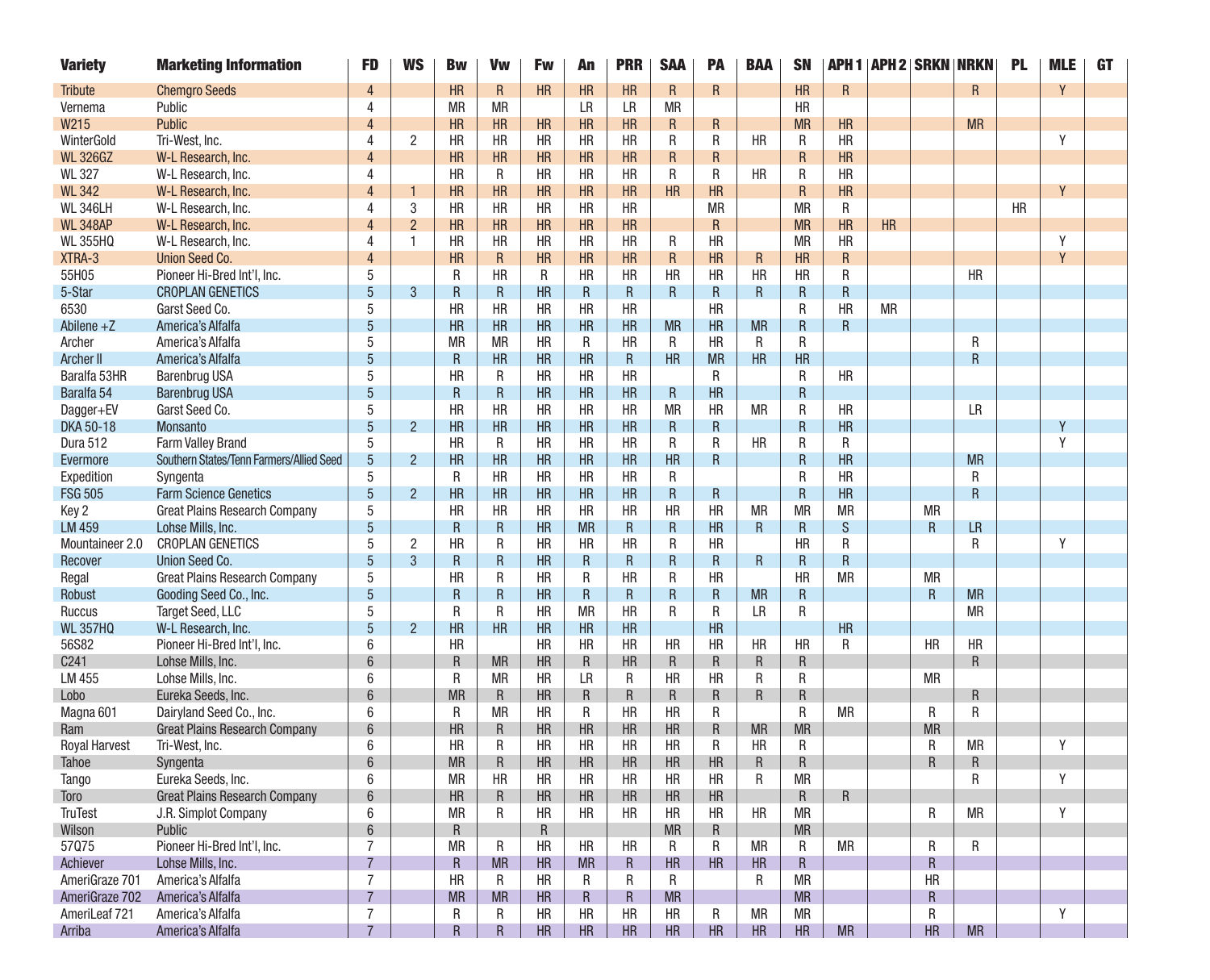| <b>Variety</b>                      | <b>Marketing Information</b>         | <b>FD</b>      | <b>WS</b> | <b>Bw</b>                 | <b>Vw</b>   | <b>Fw</b>       | An           | <b>PRR</b>  | <b>SAA</b> | <b>PA</b> | <b>BAA</b>      | <b>SN</b>      |                |           | <b>APH 1   APH 2   SRKN   NRKN  </b> | <b>PL</b> | <b>MLE</b> | GT |
|-------------------------------------|--------------------------------------|----------------|-----------|---------------------------|-------------|-----------------|--------------|-------------|------------|-----------|-----------------|----------------|----------------|-----------|--------------------------------------|-----------|------------|----|
| <b>Artesian Sunrise</b>             | <b>CROPLAN GENETICS</b>              |                |           | <b>MR</b>                 | R           | $\mathsf R$     | <b>HR</b>    | HR          | HR         | HR        | R               | R              |                |           | $\overline{R}$                       |           |            |    |
| Dona Ana                            | Public                               | $\overline{7}$ |           | <b>MR</b>                 |             | <b>MR</b>       | <b>LR</b>    | R           | <b>MR</b>  | R         |                 |                |                |           |                                      |           |            |    |
| Dura 765                            | <b>Farm Valley Brand</b>             | $\overline{7}$ |           | <b>MR</b>                 | $\mathsf R$ | HR              | HR           | HR          | HR         | HR        | HR              | R              |                | <b>HR</b> | <b>MR</b>                            |           |            |    |
| Durango                             | <b>Great Plains Research Company</b> | $\overline{7}$ |           | <b>HR</b>                 | <b>MR</b>   | <b>HR</b>       | <b>HR</b>    | <b>HR</b>   | <b>HR</b>  | <b>HR</b> | R               | R              | <b>MR</b>      | R         |                                      |           |            |    |
| <b>Malone</b>                       | Public                               | $\overline{7}$ |           | R.                        |             | HR              | $\mathsf{R}$ | R           | R          | HR        |                 | <b>MR</b>      |                |           |                                      |           |            |    |
| Rio                                 | <b>Great Plains Research Company</b> | $\overline{7}$ |           | R                         |             | <b>HR</b>       | <b>HR</b>    | R           | <b>HR</b>  | <b>HR</b> | <b>HR</b>       | <b>MR</b>      | <b>MR</b>      | R         |                                      |           |            |    |
| <b>Sutter</b>                       | PGI Alfalfa, Inc.                    | $\overline{7}$ |           | R.                        | <b>LR</b>   | HR              |              | HR          | <b>HR</b>  | R         | <b>MR</b>       | $\mathsf{R}$   |                | <b>HR</b> |                                      |           |            |    |
| SW 6403                             | S&W Seed Co.                         | $\overline{7}$ |           | LR                        | <b>LR</b>   | <b>HR</b>       | <b>MR</b>    | <b>MR</b>   | R          | <b>MR</b> | HR              |                |                | R         | <b>LR</b>                            |           |            |    |
| <b>SW 7410</b>                      | S&W Seed Co.                         | $\overline{7}$ |           | R.                        |             | <b>HR</b>       | <b>MR</b>    | $\mathsf R$ | HR         | R         | R               | <b>MR</b>      |                | $\sf R$   | <b>LR</b>                            |           |            |    |
| <b>WL 442</b>                       | W-L Research, Inc.                   | $\overline{7}$ |           | ${\sf R}$                 | <b>HR</b>   | HR              | <b>HR</b>    | <b>HR</b>   | HR         | HR        | HR              | <b>HR</b>      |                | R         |                                      |           |            |    |
| 13 R Supreme                        | America's Alfalfa                    | 8              |           | <b>MR</b>                 | <b>MR</b>   | R               | <b>MR</b>    | HR          | R          | R         | <b>MR</b>       | <b>MR</b>      |                | R         |                                      |           |            |    |
| 58N57                               | Pioneer Hi-Bred Int'l, Inc.          | 8              |           | $\overline{\mathsf{I}}$ R | <b>LR</b>   | R               | <b>HR</b>    | <b>HR</b>   | R          | <b>HR</b> | <b>HR</b>       | <b>MR</b>      | S              | HR        | <b>HR</b>                            |           |            |    |
| AmeriStand 801S                     | America's Alfalfa                    | 8              |           | R                         | <b>MR</b>   | <b>HR</b>       | R            | HR          | HR         | <b>MR</b> | HR              | <b>MR</b>      | $\overline{R}$ | HR        |                                      |           |            |    |
| AmeriStand 802                      | America's Alfalfa                    | 8              |           | <b>HR</b>                 | <b>HR</b>   | <b>HR</b>       | R            | <b>HR</b>   | <b>HR</b>  | <b>HR</b> | <b>HR</b>       | R              | R              | <b>HR</b> |                                      |           |            |    |
| CutMor                              | Union Seed Co.                       | 8              |           |                           | R.          | HR              | <b>HR</b>    | HR          | HR         | HR        | HR              | R              |                |           | R                                    |           |            |    |
| Dura 843                            | <b>Farm Valley Brand</b>             | 8              |           | <b>MR</b>                 |             | HR              |              | <b>HR</b>   | HR         | HR        | HR              | R              |                | <b>MR</b> | R                                    |           |            |    |
| GT 13R Plus                         | America's Alfalfa                    | 8              |           | <b>MR</b>                 | R           | <b>HR</b>       | $\mathsf R$  | HR          | HR         | <b>HR</b> | R               | R              |                |           |                                      |           |            |    |
| Magna 801FQ                         | Dairyland Seed Co., Inc.             | 8              |           | R                         | <b>MR</b>   | HR              | <b>MR</b>    | <b>HR</b>   | <b>HR</b>  | R         | R               | R              |                | HR        | HR                                   |           |            |    |
| Maricopa                            | PGI Alfalfa, Inc.                    | 8              |           | <b>MR</b>                 | <b>MR</b>   | <b>HR</b>       | LR.          | R           | <b>HR</b>  | <b>HR</b> | R               | R              |                | <b>HR</b> |                                      |           |            |    |
| Mesa                                | PGI Alfalfa, Inc.                    | 8              |           | <b>MR</b>                 |             | HR              |              | R           |            | R         | R               | ${\sf R}$      |                |           | <b>HR</b>                            |           |            |    |
| Moapa <sub>69</sub>                 | Public                               | 8              |           |                           |             | HR              |              |             | R          |           |                 |                |                | <b>MR</b> |                                      |           |            |    |
| Pershing                            | PGI Alfalfa, Inc.                    | 8              |           | <b>MR</b>                 | <b>LR</b>   | HR              | <b>LR</b>    | HR          | <b>HR</b>  | R         | R               | R              |                | R         | <b>HR</b>                            |           |            |    |
| <b>Rio Grande</b>                   | <b>Great Plains Research Company</b> | 8              |           | <b>MR</b>                 |             | <b>HR</b>       | <b>HR</b>    | HR          | HR         | HR        | HR              | $\mathsf{R}$   | <b>MR</b>      | <b>MR</b> |                                      |           |            |    |
| SW 8210                             | S&W Seed Co.                         | 8              |           |                           | <b>MR</b>   | <b>HR</b>       | <b>MR</b>    | <b>HR</b>   | <b>HR</b>  | <b>MR</b> | R               | <b>MR</b>      |                | R         | <b>MR</b>                            |           |            |    |
| <b>SW 8718</b>                      | S&W Seed Co.                         | 8              |           | R                         |             | <b>HR</b>       |              | <b>MR</b>   | <b>HR</b>  | R         | R               | <b>MR</b>      |                | R         |                                      |           |            |    |
| Westar                              | Lohse Mills, Inc.                    | 8              |           | <b>MR</b>                 | <b>MR</b>   | <b>HR</b>       | <b>MR</b>    | <b>HR</b>   | <b>HR</b>  | R         | HR              | <b>HR</b>      |                | R         |                                      |           |            |    |
| Weston                              | Eureka Seeds, Inc.                   | 8              |           | R                         | R           | HR              | <b>HR</b>    | <b>HR</b>   | <b>HR</b>  | HR        | HR              | HR             |                | <b>HR</b> | <b>MR</b>                            |           |            |    |
| <b>WL 525HQ</b>                     | W-L Research, Inc.                   | 8              |           | <b>MR</b>                 |             | <b>HR</b>       |              | <b>HR</b>   | <b>HR</b>  | <b>HR</b> | <b>HR</b>       | R              |                | <b>HR</b> | <b>MR</b>                            |           |            |    |
| <b>WL 530HQ</b>                     | W-L Research, Inc.                   | 8              |           | <b>MR</b>                 | <b>MR</b>   | HR              | HR           | HR          | <b>HR</b>  | <b>HR</b> | HR              | ${\sf R}$      |                |           |                                      |           |            |    |
| 59N49                               | Pioneer Hi-Bred Int'l, Inc.          | 9              |           | LR                        | <b>MR</b>   | R               | R            | <b>HR</b>   | <b>HR</b>  | <b>HR</b> | R               | <b>LR</b>      | S              | <b>HR</b> | <b>HR</b>                            |           |            |    |
| AL999                               | <b>Union Seed Co.</b>                | 9              |           | <b>MR</b>                 | <b>LR</b>   | <b>HR</b>       |              | <b>HR</b>   | <b>HR</b>  | <b>HR</b> | <b>HR</b>       | <b>HR</b>      |                | <b>HR</b> |                                      |           |            |    |
| Beacon                              | Union Seed Co.                       | 9              |           | LR                        |             | <b>HR</b>       |              | <b>HR</b>   | R          | <b>HR</b> | <b>HR</b>       | <b>MR</b>      |                |           |                                      |           |            |    |
| CG9                                 | <b>CROPLAN GENETICS</b>              | 9              |           | <b>LR</b>                 | R           | <b>HR</b>       | <b>MR</b>    | HR          | HR         | <b>HR</b> | R               | $\overline{R}$ |                |           |                                      |           |            |    |
| <b>CUF101</b>                       | Public                               | 9              |           |                           |             | <b>HR</b>       |              | <b>MR</b>   | <b>HR</b>  | <b>HR</b> | HR              |                |                | <b>MR</b> | <b>MR</b>                            |           |            |    |
| Highline                            | <b>Public</b>                        | 9              |           | S                         |             | <b>HR</b>       | ${\sf S}$    | $\mathsf R$ | <b>HR</b>  | HR        | R               |                |                | <b>HR</b> |                                      |           |            |    |
| Magna 901                           | Dairyland Seed Co., Inc.             | 9              |           | <b>MR</b>                 |             | <b>HR</b>       | <b>MR</b>    | <b>HR</b>   | <b>HR</b>  | <b>HR</b> | R               | R              |                | R         | <b>HR</b>                            |           |            |    |
| Mecca                               | PGI Alfalfa, Inc.                    | 9              |           | <b>LR</b>                 |             | <b>HR</b>       | LR.          | <b>MR</b>   | <b>HR</b>  | <b>HR</b> | <b>MR</b>       | LR             |                | HR        |                                      |           |            |    |
| Mecca II                            | PGI Alfalfa, Inc.                    | 9              |           | <b>LR</b>                 | <b>LR</b>   | <b>HR</b>       | LR.          | R           | <b>HR</b>  | <b>HR</b> | <b>HR</b>       | R              |                |           |                                      |           |            |    |
| Mecca III                           | PGI Alfalfa, Inc.                    | 9              |           | <b>MR</b>                 |             | <b>HR</b>       |              | R           | <b>HR</b>  | <b>HR</b> | R               | $\overline{R}$ | <b>MR</b>      | R         | R                                    |           |            |    |
| Salado                              | America's Alfalfa                    | 9              |           |                           | S           | <b>HR</b>       | <b>LR</b>    | LR.         | R          | <b>MR</b> | <b>HR</b>       | <b>MR</b>      |                | <b>HR</b> |                                      |           |            |    |
| <b>SW 9301</b><br>SW 9500           | S&W Seed Co.                         | 9<br>9         |           | <b>MR</b><br><b>LR</b>    |             | <b>HR</b>       |              | <b>MR</b>   | <b>HR</b>  | R         | R               | <b>MR</b>      |                | <b>HR</b> |                                      |           |            |    |
|                                     | S&W Seed Co.                         |                |           |                           |             | HR              |              | R           | <b>HR</b>  | HR        | R               |                |                | HR        |                                      |           |            |    |
| <b>SW 9628</b>                      | S&W Seed Co.                         | 9              |           | <b>LR</b>                 |             | $\mathsf R$     | <b>LR</b>    | R           | HR         | R         | R               |                |                | <b>HR</b> |                                      |           |            |    |
| SW 9720                             | S&W Seed Co.                         | 9              |           | <b>MR</b>                 |             | R               |              | R           | <b>HR</b>  | HR        | R               | <b>MR</b>      |                | HR        |                                      |           |            |    |
| <b>UC Cibola</b><br><b>WL 625HQ</b> | <b>Public</b>                        | 9              |           | <b>MR</b>                 |             | <b>HR</b><br>HR |              | <b>MR</b>   | HR         | R         | LR<br><b>HR</b> |                |                | $\sf R$   |                                      |           |            |    |
|                                     | W-L Research, Inc.                   | 9              |           |                           |             | <b>HR</b>       |              | HR          | HR<br>HR   | HR<br>HR  | HR              | R              |                | HR        |                                      |           |            |    |
| <b>UN900</b>                        | Union Seed Co.                       | 10             |           |                           | LR          |                 |              | R           |            |           |                 | <b>MR</b>      |                | HR        | <b>HR</b>                            |           |            |    |
| <b>WL 711WF</b>                     | W-L Research, Inc.                   | 10             |           |                           |             | <b>HR</b>       |              | R           | R          | <b>HR</b> | <b>HR</b>       | R              |                |           | <b>HR</b>                            |           |            |    |